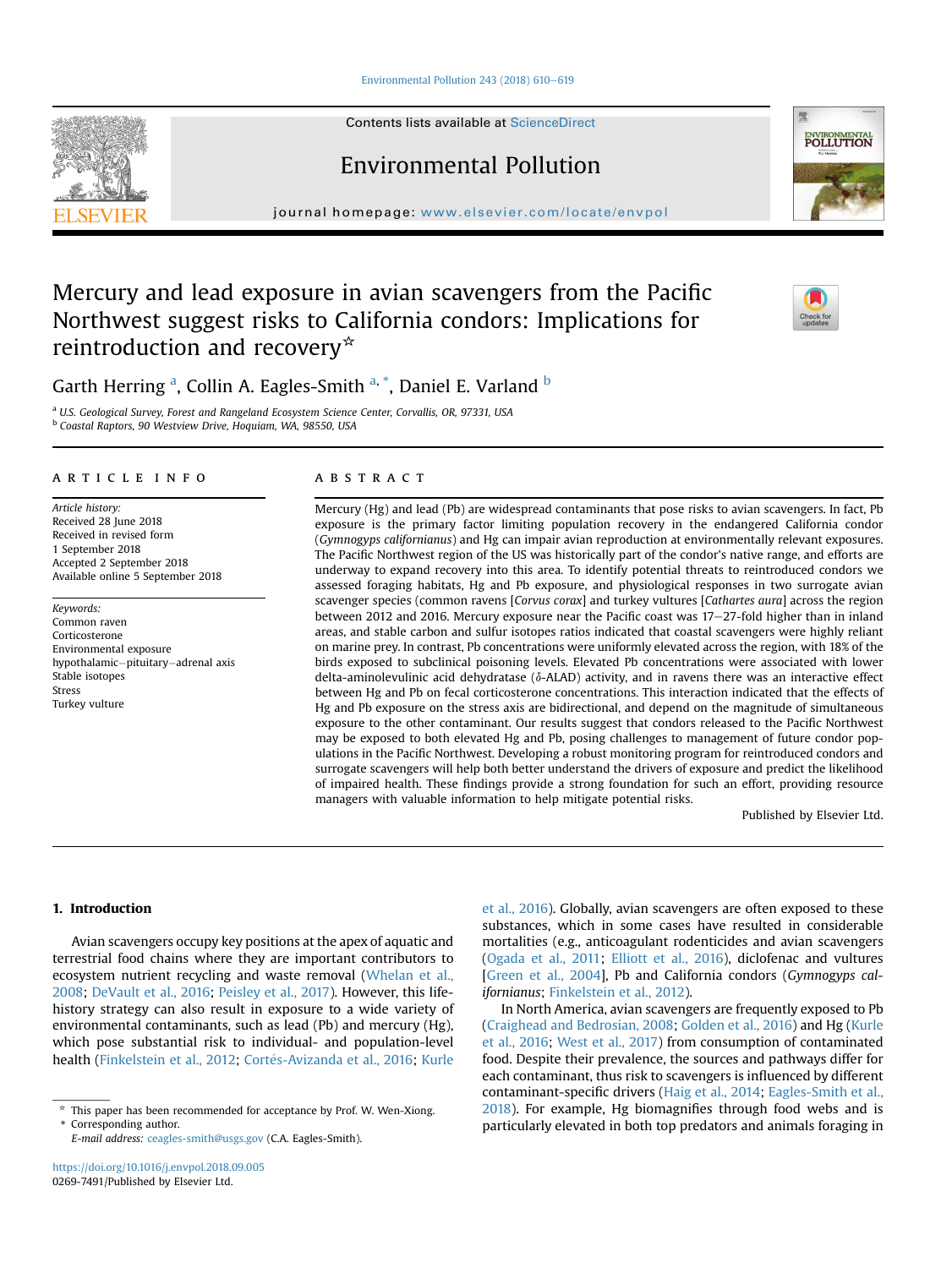aquatic and marine environments, where methylmercury production largely occurs [\(Peterson et al., 2015;](#page-9-0) [Ackerman et al., 2016\)](#page-8-0). In contrast, Pb does not biomagnify (Soto-Jiménez et al., 2011; [Cardwell et al., 2013\)](#page-8-0) and environmental exposure is mostly associated with hunting, recreational shooting ([Church et al., 2006;](#page-8-0) [Finkelstein et al., 2012](#page-8-0); [Legagneux et al., 2014\)](#page-9-0), and to a lesser extent legacy Pb-based paint [\(Finkelstein et al., 2003](#page-8-0)), soil and sediment Pb, and mining and smelting activities ([Henny et al., 1994;](#page-9-0) [Legagneux et al., 2014](#page-9-0)). Coastal habitats along the northwestern United States provide food items for avian scavengers (e.g., harbor seal [Phoca vitulina], northern elephant seal [Mirounga angustirostris], and sea lion [Zalophus californianus]) that are known contaminant vectors ([Gundersen et al., 2013;](#page-9-0) [Peterson et al., 2016\)](#page-9-0). Specifically, marine derived food consistently contains Hg at elevated levels, often well above toxicological thresholds for birds ([Krishna et al., 2008](#page-9-0); [Castellini et al., 2012](#page-8-0); [Peterson et al., 2016\)](#page-9-0). Thus, avian scavengers that consume marine mammal carrion are at elevated risk to Hg exposure ([Kurle et al., 2016;](#page-9-0) [West et al., 2017\)](#page-9-0). Conversely, Pb exposure is more prevalent for avian scavengers in terrestrial habitats because hunting effort and availability of Pbcontaminated carcasses is usually higher in those environments ([Bakker et al., 2017;](#page-8-0) [West et al., 2017\)](#page-9-0) because the primary sources of Pb include Pb-based bullet fragments left in hunted carcasses, offal, and shot varmints [\(Bedrosian et al., 2012](#page-8-0); [Legagneux et al.,](#page-9-0) [2014,](#page-9-0) [Herring et al., 2016](#page-9-0)).

As the largest member of the avian scavenger guild in North America, the California condor is particularly susceptible to contaminant exposure because of its low fecundity, small population size, spatially broad foraging ecology, and preference for largebodied carcasses such as terrestrial game species and marine mammals ([Walters et al., 2010;](#page-9-0) [D'Elia and Haig, 2013](#page-8-0)). Condors are also social feeders, meaning that a single contaminated carcass can poison many individuals [\(Sheppard et al., 2013](#page-9-0)). Historically, the California condor's range extended from Mexico to British Columbia, and large numbers of birds inhabited the Pacific Northwest region of the United States (Oregon, Washington; hereafter Pacific Northwest; [Walters et al., 2010](#page-9-0), [D'Elia and Haig, 2013\)](#page-8-0). Through a combination of contaminant exposure, poaching, and habitat loss, the California condor was nearly driven to extinction ([Walters et al., 2010;](#page-9-0) [D'Elia and Haig, 2013](#page-8-0)). Existing California condor populations are limited to the southern portion of their historic range, and are not currently self-sustaining. Thus, ongoing recovery efforts include captive breeding and releases, food proffering, and Pb poisoning management [\(Walters et al., 2010;](#page-9-0) [Kurle](#page-9-0) [et al., 2016](#page-9-0); [Bakker et al., 2017\)](#page-8-0).

Recently, a diverse consortium of federal, state, and nongovernmental groups entered into a Memorandum of Understanding to evaluate the potential for condor recovery to its former native range in the Pacific Northwest [\(Condor MOU, 2018](#page-8-0)), where some of the most expansive areas of suitable habitat for the California condor remain [\(D'Elia et al., 2015\)](#page-8-0). Evaluating contaminant threats to California condors prior to reintroduction into new regions is both challenging and critical to successful population restoration efforts. Sampling surrogate taxa with similar foraging ecology and habitat use can provide a spatially integrated assessment of contaminant exposure that approximates the marine and terrestrial habitats that may be used by California condors at new releases sites [\(Wiemeyer et al., 1986;](#page-9-0) [Walters et al., 2010\)](#page-9-0). Common ravens (Corvus corax) and turkey vultures (Cathartes aura) scavenge both marine and terrestrial carcasses, are long-lived, social, have expansive home ranges ([Kirk and Mossman, 1998;](#page-9-0) [Boarman and](#page-8-0) [Heinrich, 1999\)](#page-8-0), and frequently serve as sentinel species for condors locating food [\(D'Elia and Haig, 2013;](#page-8-0) [West et al., 2017](#page-9-0)). To facilitate an understanding of potential risk to California condors in

the Pacific Northwest, we examined Hg and Pb exposure in common ravens and turkey vultures from Oregon and Washington, contrasting coastal versus interior landscapes. We used light stable isotopes ( $\delta^{13}$ C and  $\delta^{34}$ S) to understand how differences in the foraging habitats (e.g., terrestrial to marine gradient) were linked to contaminant exposure. We also measured physiological biomarkers (fecal corticosterone [FCORT] metabolites, and the deltaaminolevulinic acid dehydratase  $\delta$ -ALAD] enzyme activity) to understand the potential physiological response of surrogate avian scavengers to Hg and Pb exposure.

## 2. Methods

#### 2.1. Study area and field sampling

We sampled avian scavengers across the Pacific Northwest, USA during March-August 2012-2016 (Fig. S1). Regions were defined as: 1) Coast Range, 2) Willamette Valley, and 3) Northern Basin/ Blue Mountains based on the U.S. Environmental Protection Agency's (EPA's) ecoregion III classifications [\(US EPA, 2017](#page-9-0)). Coast Range sites were characterized by coastal beaches or estuaries bordered by dunes, coniferous forest stands, or livestock pasture fields; all sample sites were within 10 km of the ocean. Willamette Valley sites were dominated by grass seed and livestock pasture fields, whereas the Northern Basin/Blue Mountain sites largely consisted of a mix of sagebrush habitat interspersed with high intensity irrigated agriculture (e.g., alfalfa) and cattle ranching.

In each region we captured common ravens and turkey vultures using a combination of net launchers, bow nets, walk-in traps, or through lethal collection (shotgun with non-toxic shot). To avoid sampling the same individual on more than one occasion, we wingtagged turkey vultures and leg-banded common ravens with USGS bands. To avoid sampling migrant turkey vultures that may not be reflective of local Pb and Hg exposure, we constrained vulture sampling to the May  $\rightarrow$  August breeding period when they were not migrating ([Kirk and Mossman, 1998\)](#page-9-0). Ravens were sampled across a wider time-frame (February-August) consistent with their breeding season, because they do not migrate [\(Boarman and](#page-8-0) [Heinrich, 1999](#page-8-0)). We collected whole blood from each bird using 20-25-gauge sodium-heparinized needles from either the brachial vein or by cardiac puncture (lethal collections only). We transferred blood to labeled EDTA vacutainers and placed samples on ice in the field, then stored them frozen at  $-20$  °C until analysis. We also extracted up to 2 ml of fecal material directly from the cloaca of each bird using a disposable 3 ml pipette. We transferred fecal samples to cryovials and placed them on ice and later frozen in the lab at  $\rightarrow$  20 °C until corticosterone metabolite analysis was conducted. All field protocols were covered under state (Oregon: 005-12, 062-13, 049-13, 062-14, 009-142, 064-15; Washington: 13-014, 14-084, 15-093, 16-103) and Federal permits (20786, 21417, MB28361A-0, 21417) and an approved Institutional Animal Care and Use Permit (4428).

## 2.2. Blood mercury determination

We measured total mercury (THg) concentrations in blood because >95% of the Hg in bird blood is in the form of methylmercury [\(Rimmer et al., 2005\)](#page-9-0). We analyzed all samples for total mercury following US EPA method 7473 ([US EPA, 2000](#page-9-0)) on a Nippon MA-3000 (Nippon Instruments Corporation, Tokyo, Japan). Quality assurance measures included analysis of two certified reference materials (either fish muscle tissue [DORM-4; National Research Council of Canada, Ottawa, Canada] or lobster hepatopancreas [TORT-3; National Research Council of Canada, Ottawa, Canada]), two system and method blanks, and two duplicates per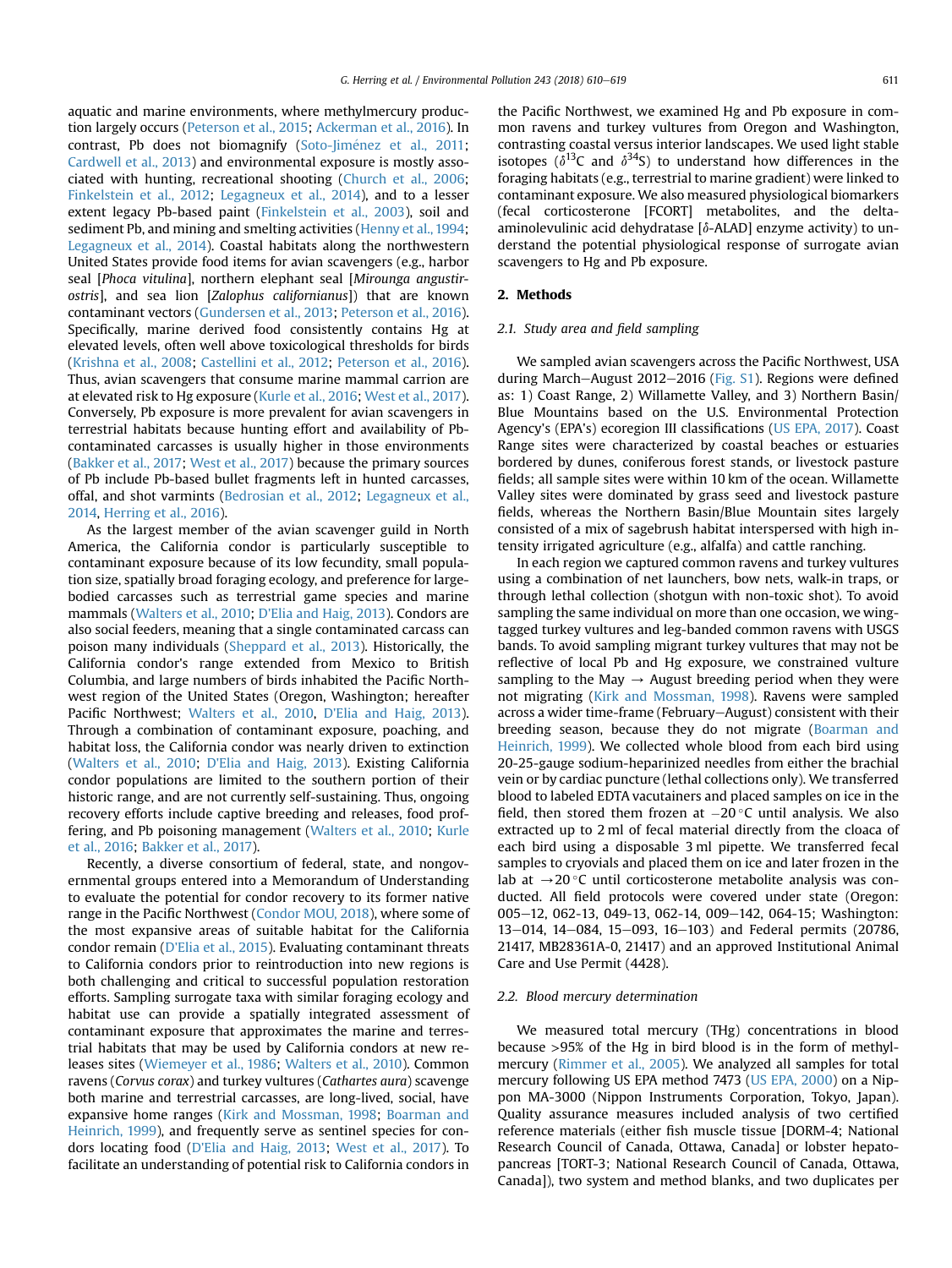batch of 40 samples. Recoveries averaged  $99.7 \pm 1.0$ % and  $93.6 \pm 2.4\%$  for certified reference materials and calibration checks, respectively, and the method detection limit ranged from 0.039 to 0.05 ng. Absolute relative percent difference for duplicates averaged  $5.3 \pm 4.8$ %.

#### 2.3. Blood lead determination

We used a combination of inductively coupled plasma mass spectrometry (ICPMS; Thermo Scientific X-Series II CCT, Thermo Fisher Scientific, Waltham MA or an Agilent 7500ce Agilent Technologies, Santa Clara CA) and anodic stripping voltammetry (ASV; LeadCare II, Magellan Diagnosis, North Billerica, MA USA) to determine Pb concentrations in blood. Thirty-six percent of the data generated for this study were determined via ASV and then back-calculated to ICPMS-equivalent concentrations using published model functions [\(Herring et al., 2018](#page-9-0)).

Prior to ICPMS analysis, we digested blood samples using concentrated nitric acid following [Andersen \(1996\).](#page-8-0) Digests were filtered through a 45 µm polyvinylidene difluoride filter and fortified with an internal indium standard. Calibration curves were prepared in aqueous solutions using a commercial Pb standard (Ricca Chemical Company, Arlington TX; PPB IKN-100, or Specpure, Alfa Aesar, Ward Hill, MA). Certified reference materials (blood; Bio-Rad Lypochek level 2 and 3, or National Institute of Standards and Technology SRM 955c), method blanks, and duplicates were used for method validation. Recoveries averaged  $101.2 \pm 4.3\%$  for certified reference materials and  $99.6\% \pm 0.6\%$  for internal standards, with the absolute relative percent difference for duplicates averaging  $9.4 \pm 2.6\%$  and the method detection limit was 0.002 µg/ g.

For Pb determination via ASV, fresh blood samples were analyzed following the manufacturer's guidelines for the LeadCare<sup>®</sup> II. Details on the ASV analysis are reported in [Herring et al. \(2018\).](#page-9-0) We included quality assurance internal standards provided by the manufacturer and ran duplicates every  $10-15$  samples. Recoveries averaged 99.4  $\pm$  5.0% for manufacturer supplied quality assurance standards and the absolute relative percent difference for duplicates averaged  $12.7 \pm 5.0$ %. We present all Hg and Pb concentrations in blood as  $\mu$ g/g (parts per million; ppm) wet weight because it is the most common convention across environmental contaminants, allowing for both Hg and Pb to be presented in the same units. Lead concentrations are often reported in  $\mu$ g/dL, which can be achieved by multiplying  $\mu$ g/g concentrations by 100.

# 2.4. Feeding ecology

#### 2.4.1. Stable isotopes

Stable isotope ratios ( $\delta^{13}$ C and  $\delta^{34}$ S) were measured on dry whole blood samples. We focused on  $\delta^{13}C$  and  $\delta^{34}S$  isotopes because of their utility in identifying marine versus terrestrial derived diets [\(Hobson, 1987;](#page-9-0) [Kelly, 2000\)](#page-9-0) without the requirement for baseline correction associated with  $\delta^{15}N$ . Briefly, whole blood samples were vortexed and a subsample was pipetted directly into pre-weighed sample capsules, then dried to a constant mass at  $50^{\circ}$ C, re-weighed, and sealed in their capsules. Samples were analyzed by the UC Davis Stable Isotope Facility using continuous flow isotope ratio mass spectrometry (PDZ Europa 20-20 Sercon Ltd., Cheshire, United Kingdom). We report isotope ratios in the  $\delta$ notation as parts per thousand (‰) difference between the isotope ratio of the blood sample and that from a standard (Vienna Pee Dee Belemnite for carbon and Vienna Canyon Diablo Troilite for sulfur). Quality assurance samples for stable isotope analyses included internal lab standards ( $\delta^{13}$ C SD = 0.1‰,  $\delta^{34}$ S SD = 1.63‰), and certified reference materials ( $\delta^{13}$ C recovery = 100.0  $\pm$  0.1%,  $\delta^{34}$ S recovery = 101.5  $\pm$  0.4%), and analysis of sample duplicates ( $\delta^{13}C$ absolute relative % difference =  $0.4 \pm 0.4$ %,  $\delta^{34}S = 2.8 \pm 2.1$ %).

# 2.5. Physiology

# 2.5.1. Delta-aminolevulinic acid dehydratase ( $\delta$ -ALAD)

To determine  $\delta$ -ALAD activity we used an adaptation of the European standard method [\(Berlin and Schaller, 1974](#page-8-0)). We added  $100 \mu$ l of whole blood to 1.5 ml nanopure water in a 5 ml centrifuge tube and vortexed for 10 s, followed by 1 ml of 10  $\mu$ M ALA solution (Sigma, St. Louis, MO), vortexed for 10 s, and incubated in the dark at 38 °C for 60 min. One ml of trichloroacetic acid stop solution (10%) was added to stop the reaction, and vortexed for 10 s. After centrifugation for 10 min at 2000  $\times$  g we removed two 100 µl aliquots and added them to a 96-well plate. Ehrlich's indicator reagent  $(100 \mu l)$  was added to each well, and plates were read on a VER-SAmax (Molecular Devices, Sunnyvale, CA) microplate reader at 555 nm wavelength.  $\delta$ -ALAD activity is presented as nmol/min/ml whole blood. Absolute relative percent difference for duplicates averaged  $2.1 \pm 0.9$ %.

#### 2.5.2. Fecal corticosterone metabolites

Fecal samples were freeze-dried to a constant mass and homogenized in the laboratory and extracted three times using the following process. A dry aliquot  $(-0.25 g)$  was mixed with 5 ml of 95% ethanol and vortexed for 30 min. After centrifugation (15 min,  $2500 \times g$ ), the supernatant was transferred to a new vial. This process was repeated two more times, then the cumulative extractions were allowed to evaporate under nitrogen gas. Corticosterone metabolites were resuspended in diluted extraction buffer and measured using the DetectX<sup>®</sup> Corticosterone Enzyme Immunoassay Kit following the manufacturer's instructions (Assay Design, Inc., Ann Arbor, MI). Absolute relative percent difference for duplicates averaged  $5.2 \pm 2.4$ %. Enzyme immunoassay kits were validated using serial dilutions and assessing parallelism with corticosterone standards.

#### 2.6. Statistical analyses

Hg and Pb Exposure-We used generalized linear mixed-effects models to examine the influence of species and region on Hg and Pb concentrations independently. We included a species  $\times$  region interaction to test whether differences between species varied across sampling regions, and removed the interaction when results were not significant ( $P > 0.05$ ). We included capture location as a random effect to avoid pseudoreplication resulting from sampling replicate birds from the same location, and nested sampling site with region.

Stable Isotopes—To assess the importance of feeding ecology on contaminant exposure we first ran linear mixed-effects models with species and region as fixed factors, and either  $\delta^{13}$ C or  $\delta^{34}$ S as the response variable. As in the model above, we included capture location as a random effect and nested sampling site with region. We were not able to include a species  $\times$  region interaction to determine if there were species differences at the regional level because of the lack of isotope data for each species and region combination. Next, we examined the relationship between stable isotope ratios and Hg and Pb concentrations using linear mixedeffects models with region and species as fixed factors, and  $\delta^{13}C$ and  $\delta^{34}$ S as covariates, and either Pb or Hg as the response. We included  $\delta^{13}C \times$  species and  $\delta^{34}S \times$  species interactions to determine if there were species-specific relationships between either Hg or Pb and either  $\delta^{13}$ C or  $\delta^{34}$ S and removed the interactions when results were not significant. In these models we also included sample location as a random effect to avoid pseudoreplication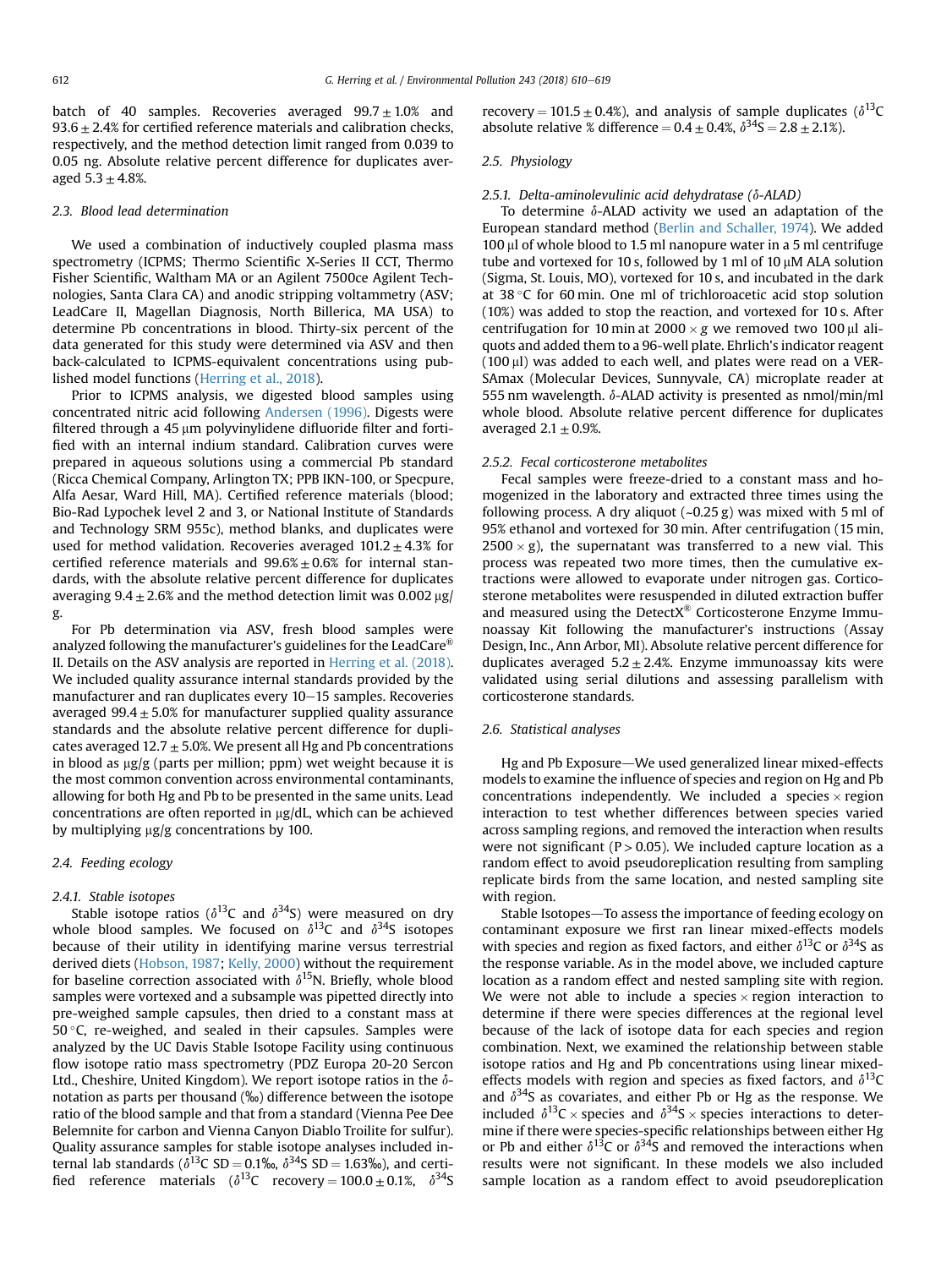<span id="page-3-0"></span>resulting from sampling replicate birds at the same location and nested sampling site with region. The relationship between Hg and Pb and either region or species were assessed in previous models and as such are not reported in the results.

 $\delta$ -ALAD and Fecal Corticosterone Metabolites—Because  $\delta$ -ALAD activity generally follows an exponential decline with increasing Pb exposure ([Martinez-Haro et al., 2011](#page-9-0); [Finkelstein et al., 2012](#page-8-0)), linear mixed effects models are not appropriate. Therefore, we simply plotted the relationship between  $\delta$ -ALAD activity and blood Pb concentrations and examined variability in  $\delta$ -ALAD activity in birds with Pb exposure above and below a subclinical toxicity benchmark of  $0.2 \text{ m/s}$ .

To determine the specificity of our corticosterone EIA in measuring FCORT metabolites, we ran an analysis of covariance with the percentage of antibody bound between the standard curve and serial dilutions of the sample extracts as the response, source of sample concentration (EIA standards and serial-diluted raven and vulture samples) as a categorical factor, corticosterone concentrations as a covariate, and a corticosterone  $\times$  source interaction to determine if the slope of the relationship differed depending on the source of the sample. Serial dilutions of common raven and turkey vulture FCORT metabolite extracts yielded displacement parallel to the EIA corticosterone standard curve  $(F_{2,10} = 2.46, P = 0.13)$ demonstrating specificity for both species.

To examine the influence of species, Hg, and Pb on FCORT metabolite concentrations we used linear mixed-effects models that included species  $\times$  Hg, species  $\times$  Pb, and Hg  $\times$  Pb interactions to determine if there were species-specific FCORT metabolite responses to either Hg or Pb, and to determine if the relationship between each contaminant and FCORT metabolites was influenced by exposure to the other contaminant. We included sample location as a random effect to avoid pseudoreplication resulting from sampling replicate birds at the same location and nested sampling site with region. Both the species  $\times$  Hg (F<sub>1,76.88</sub> = 8.44,  $P = 0.005$ ), species  $\times$  Pb (F<sub>1,80,32</sub> = 8,25, P = 0.005) interactions were significant, indicating that the relationships between each contaminant and FCORT metabolites were different in the two species. Therefore, we ran species-specific linear mixed-effects models to examine the influence of Hg and Pb on FCORT metabolite concentrations. We included  $Hg \times Pb$  interaction to determine if the relationship FCORT metabolites and Hg was influenced by Pb exposure, or if the relationship FCORT metabolites and Pb was influenced by Hg exposure. To facilitate interpretation of the interaction between Hg and Pb concentrations on FCORT metabolites, we plotted the conditional coefficients of the effect of either THg or Pb on FCORT metabolites relative to the range of either Pb or THg using package interplot [\(Solt and Hu, 2015](#page-9-0)) in R, version 3.4.2 ([R Core Team, 2016](#page-9-0)). This approach plots the changes in the coefficient of one variable in a two-way interaction term conditional on the value of the other included variable ([Solt and Hu,](#page-9-0) [2015](#page-9-0)). Across all models we natural log-transformed all THg, Pb and fecal corticosterone data to improve normality of residuals and homogenize the variance structure.

# 3. Results

## 3.1. Hg and Pb exposure

During 2012-2016 we sampled 205 birds (124 common ravens and 81 turkey vultures). Across all dates and regions, blood THg concentrations ( $\mu$ g/g ww) ranged from 0.0004 to 3.69 in ravens and from 0.0004 to 5.97 in vultures (Table S1). Blood Pb concentrations ( $\mu$ g/g ww) ranged from 0.005 to 1.52 in ravens and 0.01 to 0.78 in vultures. The geometric mean  $(\pm$ standard error) blood THg concentrations were  $0.03 \pm 0.01$  µg/g ww in ravens and  $0.14 \pm 0.03$  µg/g ww in vultures, whereas geometric mean blood Pb concentrations were  $0.09 \pm 0.01 \,\text{\upmu g/g}$  ww in ravens and  $0.06 \pm 0.01 \,\text{\upmu g/g}$  ww in vultures. For common ravens and turkey vultures, respectively, 28% and 41% exceeded the lowest observed effect benchmark for Hg exposure  $(>0.2 \text{ µg/g};$  [Ackerman et al., 2016](#page-8-0)), 7% and 19% were at moderate risk (>1.0 µg/g; [Ackerman et al., 2016](#page-8-0)), 1% and 5% were at high risk ( $>$ 3.0  $\mu$ g/g; [Ackerman et al., 2016\)](#page-8-0), and 0% and 3% were at severe risk (>4.0 µg/g; [Ackerman et al., 2016](#page-8-0) [Fig. 1A]). For common raven Pb exposure, 63% of birds contained concentrations associated with subclinical poisoning for sensitive species  $(0.03-0.2 \text{ µg/g})$ ; Martínez-López et al., 2004, [Finkelstein et al., 2012,](#page-8-0) [Epsín et al.,](#page-8-0) [2015\)](#page-8-0), 29% had concentrations associated with subclinical poisoning  $(0.2-0.5 \,\mu g/g;$  [Franson and Pain, 2011](#page-8-0)), 4% had concentrations indicative of being clinically poisoned  $(0.5-1.0 \,\mu g/g)$ ; [Franson and Pain, 2011\)](#page-8-0), and 1% had concentrations deemed to cause severe clinical poisoning  $(>1.0 \mu g/g$ ; [Franson and Pain, 2011](#page-8-0) [Fig. 1B]). Similarly, 67% of turkey vultures had exposure associated with subclinical poisoning for sensitive species (0.03–0.2  $\mu$ g/g; Martínez-López et al., 2004, [Finkelstein et al., 2012,](#page-8-0) [Epsín et al.,](#page-8-0) [2015\)](#page-8-0), 9% had subclinical poisoning  $(0.2-0.5 \text{ µg/g}; \text{Franson and})$  $(0.2-0.5 \text{ µg/g}; \text{Franson and})$  $(0.2-0.5 \text{ µg/g}; \text{Franson and})$ [Pain, 2011](#page-8-0)), 4% were clinically poisoned  $(0.5-1.0 \,\mu g/g;$  [Franson](#page-8-0) [and Pain, 2011](#page-8-0)), and 1% had severe clinical poisoning  $(>1.0 \text{ µg/g})$ ; [Franson and Pain, 2011](#page-8-0) [Fig. 1B]).



Fig. 1. Total mercury (A; THg) and lead (B; Pb) concentrations in common raven (Corvus corax) and turkey vulture (Cathartes aura) blood sampled in the Pacific Northwest (Oregon and Washington) during  $2012-2016$ . Concentrations are modelderived least-squares means  $\pm$  standard error controlling for spatial variation across the study area. Stacked bars indicate proportion of population below risk (gray;  $\langle 0.20 \text{ ug/g} \text{ ww}$ ), above the lowest observed effect benchmark (blue;  $>0.2-1.0$  ug/g ww), moderate risk (yellow;  $>1.0-3.0 \mu g/g$  ww), high risk (orange;  $>3.0 \mu g/g$  ww), and severe risk (red;  $>4.0 \,\mu$ g/g ww) for Hg exposure, and background concentrations (gray; <0.03  $\mu$ g/g ww), subclinical poisoning for sensitive species (blue;  $\geq$ 0.03 - $<$ 0.2 µg/g ww), subclinical poisoning (yellow;  $\geq$ 0.2 -  $<$ 0.5 µg/g ww), clinical poisoning (orange;  $0.5-1.0 \mu g/g$  ww), and severe clinical poisoning (red; >1.0  $\mu g/g$ ww) for Pb exposure. Mercury benchmarks were developed from [Ackerman et al.](#page-8-0) [\(2016\)](#page-8-0) and Pb benchmarks were developed from Martínez- López et al. (2004), [Franson and Pain \(2011\)](#page-8-0), [Finkelstein et al. \(2012\),](#page-8-0) and [Epsín et al. \(2015\).](#page-8-0) (For interpretation of the references to colour in this figure legend, the reader is referred to the Web version of this article.)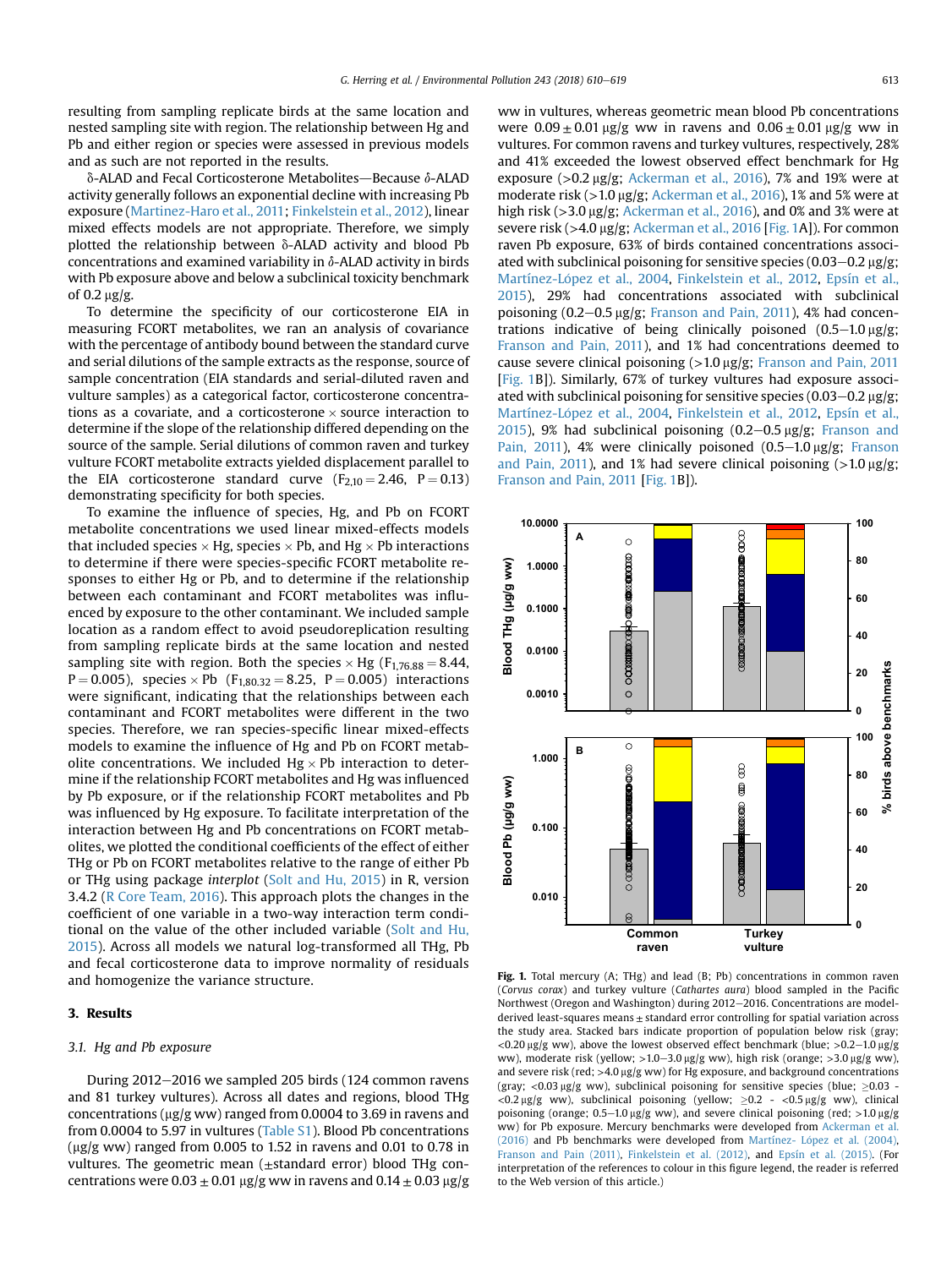# 3.2. Spatial and taxonomic variation in blood THg and Pb concentrations

Blood THg concentrations differed among regions ( $F_{2,94,76} = 33.76$ , P < 0.0001) and was marginally different between species  $(F<sub>115510</sub> = 3.66, P = 0.06)$ , but there was no species  $\times$  region interaction ( $F_{2,136,30} = 0.00$ ,  $P = 0.99$ ). When statistically accounting for regional differences, blood THg concentrationsin vultures were 2-fold higher than in ravens ([Fig. 1A](#page-3-0)). When accounting for the species effects, THg concentrations of birds from the Coast Range were 27- and 17-fold higher than in birds from Northern Basin/Blue Mountains  $(P < 0.0001)$  and Willamette Valley  $(P < 0.0001)$  regions, respectively (Fig. 2A). In contrast, blood Pb concentrations did not differ between species  $(F_{1,184,00} = 0.86, P = 0.35; Fig. 1B)$  $(F_{1,184,00} = 0.86, P = 0.35; Fig. 1B)$  $(F_{1,184,00} = 0.86, P = 0.35; Fig. 1B)$  or across regions  $(F_{2,87,32} = 1.91, P = 0.15; Fig. 2B)$ , nor was there an interaction between species and region (species  $\times$  region:  $F_{2,166,50} = 0.54$ , P = 0.59).

## 3.3. Stable isotopes

**0.00 0.02 0.04 0.06 0.08 0.10 0.00 0.10 0.20 0.30 0.40 0.50 A B Coast**  Range **Willamette Northern Basin & Blue Mountains Blood THg ( μg/g ww) Blood Pb ( μg/g ww)**

Neither  $\delta^{13}C$  (F<sub>1,80.07</sub> = 0.02, P = 0.90) nor  $\delta^{34}S$  (F<sub>1,103,90</sub> = 0.34,

 $P = 0.56$ ) stable isotope ratios differed between species, but we did find regional differences in the isotope ratios ( $\delta^{13}$ C: F<sub>2,56.02</sub> = 12,42, P < 0.0001;  $\delta^{34}$ S: F<sub>2,52,00</sub> = 38.74, P < 0.0001). Both  $\delta^{13}$ C and  $\delta^{34}$ S ratios were more enriched in the Coast Range than in the Willamette Valley (P < 0.0001 for both; Fig. 3),  $\delta^{34}$ S ratios also were more enriched in the Coast Range than Northern Basin/Blue Mountains (P < 0.0001: Fig. 3), but  $\delta^{13}$ C ratios were similar between the two regions (P = 0.34). The  $\delta^{34}$ S ratios were also more enriched in the Willamette Valley than the Northern Basin/Blue Mountains (P = 0.04; Fig. 3), whereas  $\delta^{13}$ C ratios did not differ between those regions ( $P = 0.27$ ; Fig. 3). After accounting for both region and species we found that blood Hg concentrations were positively correlated with both  $\delta^{13}C$  (F<sub>1,48.68</sub> = 10.07, P = 0.003, [Fig. 4](#page-5-0)A) and  $\delta^{34}$ S ratios (F<sub>1,53.05</sub> = 15.57, P = 0.0002. [Fig. 4B](#page-5-0)), and there were no interactions between species and either isotope  $(\delta^{13}C)$ :  $F_{1,44,94} = 1.26$ , P = 0.27;  $\delta^{34}$ S:  $F_{1,52,58} = 1.29$ , P = 0.26). We also found a significant positive relationship between blood Pb concentrations and  $\delta^{34}$ S ratios (F<sub>1,57,67</sub> = 4,21, P = 0.04; [Fig. 4D](#page-5-0)), whereas Pb concentrations were not correlated with  $\delta^{13}$ C ratios (F<sub>1,55.04</sub> = 0.08,  $P = 0.78$ ; [Fig. 4](#page-5-0)C), nor were there interactions between species and either isotope ratio ( $\delta^{13}$ C: F<sub>1,40,25</sub> = 2.89, P = 0.10;  $\delta^{34}$ S:  $F_{1,56.94} = 0.59$ ,  $P = 0.44$ ).

# 3.4. d-ALAD and fecal corticosterone metabolites

Across both species,  $\delta$ -ALAD activity (nmol PBG/min/mL) was more variable below Pb concentrations of  $0.2 \mu$ g/g ww, ranging from 0.8 to 24.0 versus 0.1 to 9.6 for those above this subclinical toxicity benchmark [\(Fig. 5\)](#page-5-0).  $\delta$ -ALAD activity was also reduced (mean  $= 5.9 \pm 1.4$  SE) in birds with Pb concentrations greater than  $0.2 \,\mathrm{\upmu g/g}$ , compared to birds with Pb exposure below the benchmark (mean =  $9.9 \pm 0.6$  SE).

In turkey vultures, we did not detect any relationships between FCORT metabolite concentrations and blood Hg ( $F_{1,35,65} = 0.41$ ,  $P = 0.53$ ) or blood Pb ( $F_{1,30.56} = 0.54$ ,  $P = 0.47$ ) concentrations, nor was there an interaction between Pb and Hg concentrations on turkey vulture FCORT response  $(F<sub>1,30.93</sub> = 0.50, P = 0.49)$ . Conversely, in ravens we found a significant  $Hg \times Pb$  interaction



Fig. 2. A. Total mercury (THg) and B. lead (Pb) concentrations ( $\mu$ g/g wet weight) in whole blood of avian scavengers (common raven (Corvus corax) and turkey vulture (Cathartes aura)) across regions in the Pacific Northwest (Oregon and Washington) during 2012 $-$ 2016. Bars represent least squares mean  $\pm$  standard error, accounting for species and sample location within each region.

Fig. 3. Stable isotope biplot for avian scavenger (common ravens (Corvus corax) and turkey vultures (Cathartes aura)) carbon ( $\delta^{13}$ C; ‰ versus Vienna Pee Dee Belemnite (VPDB)) and sulfur ( $\delta^{34}$ S; ‰ versus Vienna Canyon Dialbo Troilite (VCDT)) ratios by sampling region in the Pacific Northwest (Oregon and Washington) during 2012–2016. Mean values are model derived least-squares means  $\pm$  standard error accounting for sampling sites within each region.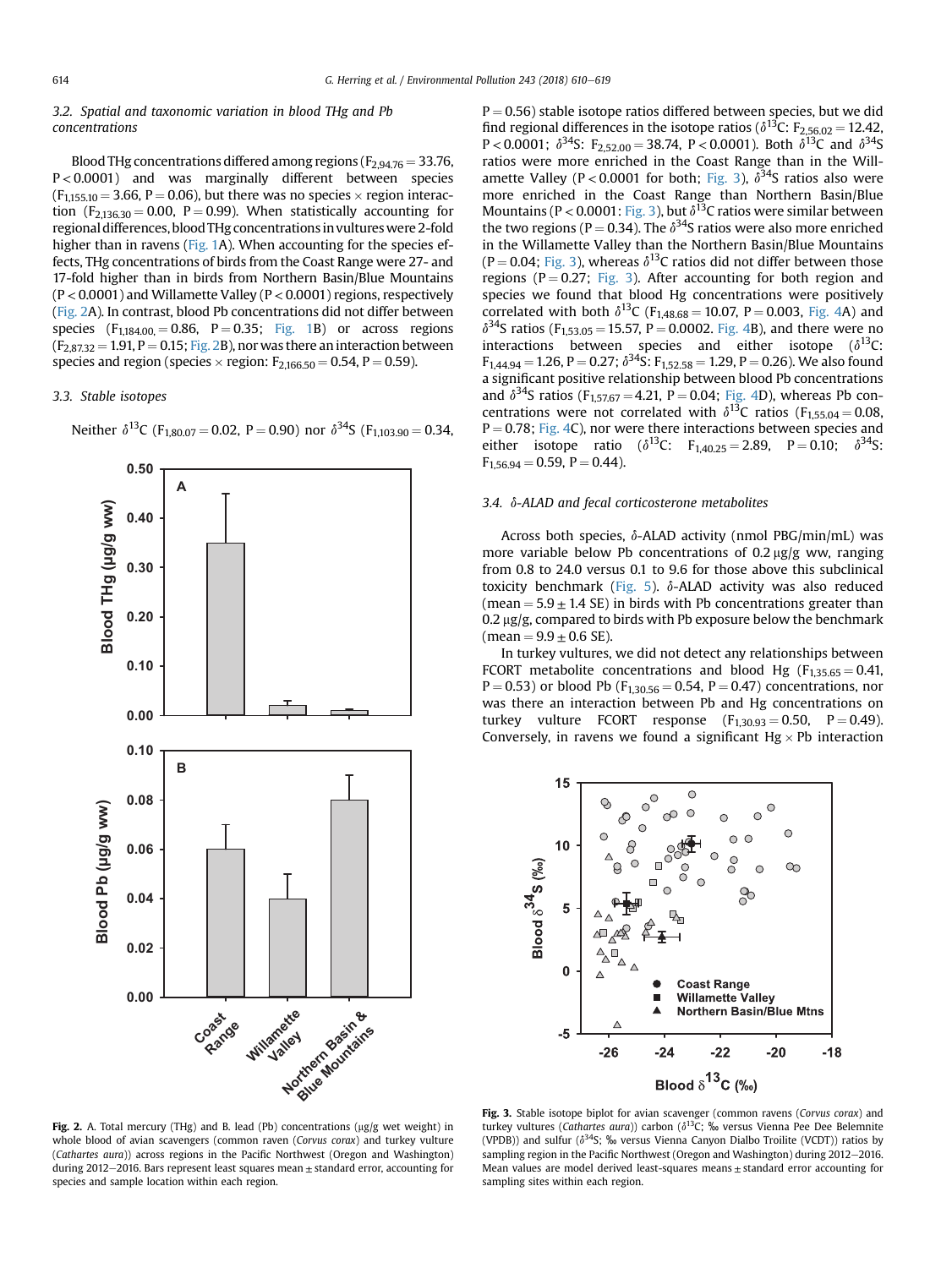<span id="page-5-0"></span>

Fig. 4. Relationship between partial residuals of (A) total mercury (THg; µg/g ww) and carbon stable isotopes ( $\delta^{13}C$ ; ‰ versus Vienna Pee Dee Belemnite (VPDB)), (B) THg and sulfur stable isotopes ( $\delta^{34}S$ ; ‰ versus Vienna Canyon Dialbo Troilite (VCDT)), (C) lead (Pb; µg/g ww) and  $\delta^{13}C$ , and (D) Pb and  $\delta^{34}S$  in avian scavengers (common raven (Corvus corax) and turkey vulture (Cathartes aura)) in the Pacific Northwest (Oregon and Washington) during 2012-2016, controlling for species and region effects.



Fig. 5. Relationship between  $\delta$ -ALAD enzyme activity (nmol PBG/min/mL blood) and lead (Pb) concentrations (µg/g ww) in in avian scavengers (common raven (Corvus corax: solid dots) and turkey vulture (Cathartes aura: open dots)) in the Pacific Northwest (Oregon and Washington) during 2012-2016.

 $(F<sub>1,47,89</sub> = 10.43, P = 0.002)$ , indicating that the response of FCORT to Pb or Hg exposure was influenced by the simultaneous exposure to either Hg or Pb, respectively [\(Fig. 6\)](#page-6-0). To facilitate interpretation of the Hg x Pb interaction on FCORT metabolites, we plotted the conditional slope coefficients for the effect of THg on FCORT metabolites across a range of Pb concentrations, as well as for the

effect of Pb on FCORT metabolites across a range of THg concentrations. This approach illustrates how the magnitude and direction of the relationship between each contaminant and FCORT changes depending upon the concentration of the other contaminant. Fecal CORT is negatively correlated with Hg when Pb concentrations are below 0.08  $\mu$ g/g ww, is not correlated with Hg between 0.08 and  $0.52 \,\mu$ g/g ww Pb, and is positively correlated with Hg at elevated Pb concentrations ( $>0.52 \mu$ g/g ww; [Fig. 7](#page-6-0)a). Similarly, FCORT is either not related or negatively correlated with Pb when Hg concentrations are below 0.02  $\mu$ g/g ww. Above Hg concentrations of 0.02  $\mu$ g/g ww, FCORT responses increase with increasing Pb exposure ([Fig. 7b](#page-6-0)).

# 4. Discussion

Mercury and Pb exposure in avian scavengers across the Pacific Northwest was highly variable, ranging across five orders of magnitude. Mercury exposure profiles were below lowest observed effects benchmarks in the majority of birds, but nearly 20% of birds contained blood Hg concentrations above levels associated with physiological impairment, and exposure in 5% of turkey vultures (but no ravens) exceeded values associated with substantial reproductive impairment. ([Ackerman et al., 2016\)](#page-8-0). An even higher proportion of birds exceeded benchmarks for Pb toxicity, with 9% of vultures and 29% of ravens at levels associated with subclinical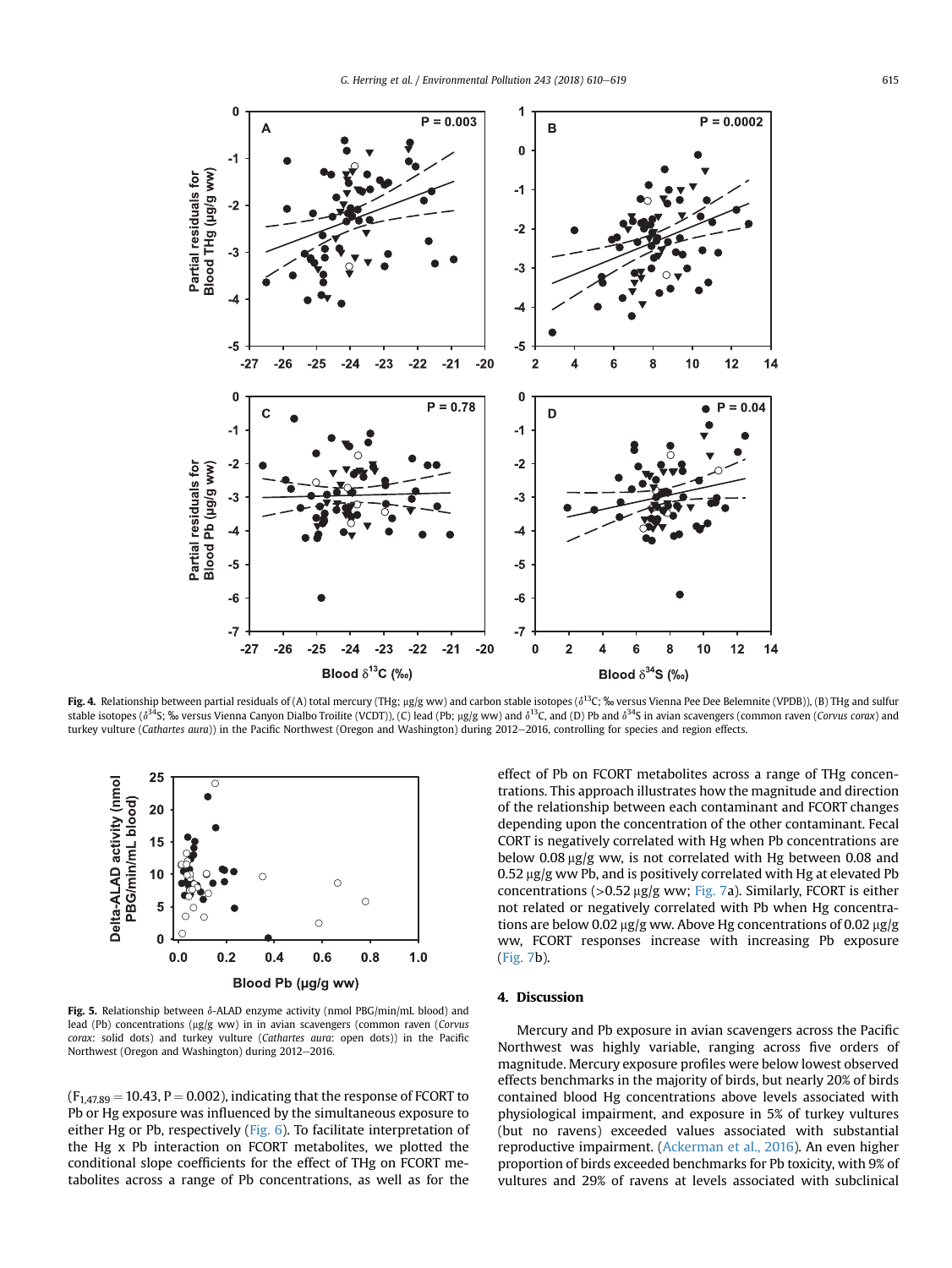<span id="page-6-0"></span>

Fig. 6. Surface plot of interactive effect of total mercury (THg;  $\mu$ g/g ww) and lead (Pb;  $\mu$ g/g ww) on fecal corticosterone metabolites (FCORT; ng/g dw) in common ravens (Corvus corax) sampled in the Pacific Northwest (Oregon and Washington) during  $2012 - 2016$ .

poisoning, and 4% of birds having enough Pb in their blood to elicit clinical poisoning ([Franson and Pain, 2011](#page-8-0)). Additionally, there were strong regional differences in Hg exposure for both ravens and vultures, with birds from the coastal areas exhibiting  $17-27$ -fold higher concentrations than the other regions studied in the Pacific Northwest. In fact, nearly 60% of birds sampled in the Coast Range region exceeded the lowest observed effect level for Hg of 0.2 ug/g ww, and 12% exceeded reproductive impairment benchmarks ([Ackerman et al., 2016\)](#page-8-0). In contrast, Pb exposure was relatively consistent across the Pacific Northwest for both species. Stable isotope ratios ( $\delta^{13}$ C and  $\delta^{34}$ S) suggested that spatial variability in Hg exposure was strongly associated with reliance on food from different habitats. Specifically, marine-derived prey was an important food source for Coast Range birds, whereas interior birds relied almost exclusively on terrestrial-based prey, a pattern re-ported by others [\(Hobson et al., 1994](#page-9-0); [Kelly, 2000;](#page-9-0) [Kurle et al.,](#page-9-0) [2016](#page-9-0)). Importantly, the interaction between Hg and Pb on physiological responses suggests that current exposure profiles may elicit a complex suite of effects. These findings provide important considerations for California condor re-introduction efforts, with specific details of potential risks condors might face when released into the Pacific Northwest.

Although both Hg and Pb are broadly distributed across western landscapes [\(Eagles-Smith et al., 2016;](#page-8-0) [Haig et al., 2014](#page-9-0)), the respective processes associated with exposure in avian scavengers differ markedly, likely driving the distinct exposure patterns across the Pacific Northwest (e.g., THg was highest along the Coast Range, Pb was similar across all regions). Mercury biomagnifies through food webs, primarily in aquatic and marine environments (see [Ackerman et al., 2016](#page-8-0)) because of the requisite biogeochemical conditions that facilitate the conversion of inorganic Hg to methylmercury (MeHg; [Marvin-DiPasquale et al., 2003,](#page-9-0) [Hall et al., 2008\)](#page-9-0). Thus, birds that consume aquatic-derived prey can be exposed to elevated Hg through food web magnification [\(Sundlof et al., 1994\)](#page-9-0). Coastal raven and vulture  $\delta^{13}$ C and  $\delta^{34}$ S ratios reflected a higher reliance on marine-based prey relative to interior birds, and Hg exposure was positively correlated with reliance on coastal food resources ([McGrew et al., 2014;](#page-9-0) [Kurle et al., 2016\)](#page-9-0). These findings



Fig. 7. Conditional effects of (A) lead (Pb;  $\mu$ g/g ww) on the estimated coefficient of total mercury (THg) exposure on fecal corticosterone (FCORT) metabolites, and (B) THg (mg/g ww) on the estimated coefficient of Pb exposure on FCORT metabolites in common ravens (Corvus corax) sampled in the Pacific Northwest (Oregon and Washington) during 2012-2016. Bars indicate the 95% confidence intervals around the estimated coefficient. The black, blue, and red bars indicate the range of Pb or THg where negative, neutral (no effect), or positive effects, respectively, occur on the estimated coefficient. The horizontal dashed line indicates a coefficient value of zero, and the vertical dashed lines indicate the lower or upper concentration at which the effect of either Pb or THg changes from negative to neutral or neutral to positive. (For interpretation of the references to colour in this figure legend, the reader is referred to the Web version of this article.)

suggest that condors reintroduced to the Pacific Northwest may be exposed to elevated concentrations of Hg if they forage in the coastal zones because of their common reliance on marine carrion ([Burnett et al., 2013](#page-8-0); [Kurle et al., 2016](#page-9-0)). Similarly, several vultures from the Willamette Valley had more enriched  $\delta^{34}$ S, signifying more recent trips to the coast for foraging ([McGrew et al., 2014](#page-9-0)).

In contrast to Hg exposure, Pb does not biomagnify through food webs and is directly related to its use and availability in the envi-ronment (Soto-Jiménez et al., 2011; [Cardwell et al., 2013\)](#page-8-0).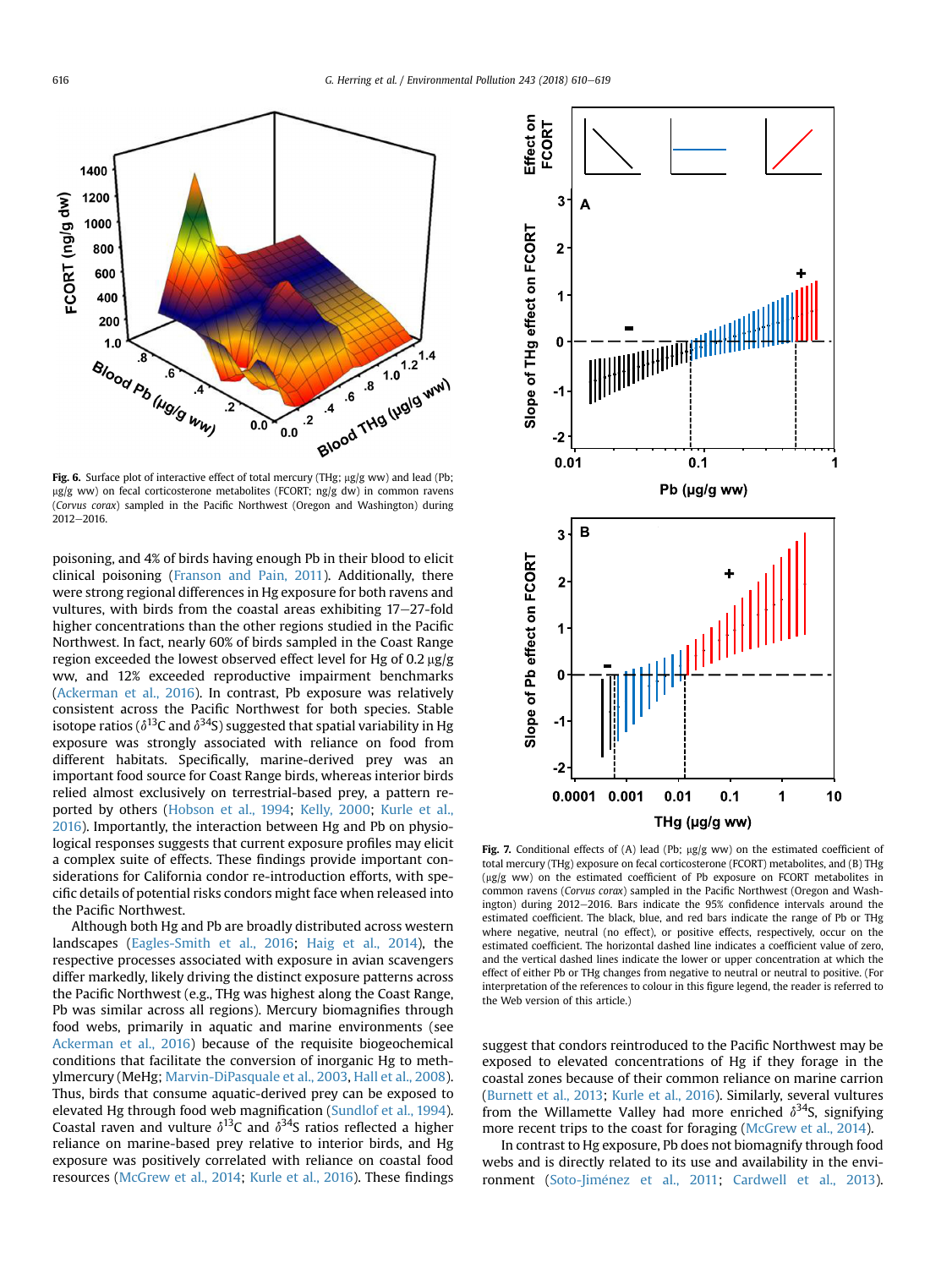Therefore, Pb-exposure in avian scavengers is predominantly associated with consumption of carcasses that contain Pb ammunition fragments [\(Finkelstein et al., 2012](#page-8-0); [Legagneux et al., 2014\)](#page-9-0), although in some cases exposure to Pb in avian scavengers has been linked to Pb-based paint ([Finkelstein et al., 2012](#page-8-0)), or soil Pb ([Legagneux et al., 2014\)](#page-9-0). The availability of Pb-based bullet fragment sources across the landscape has emerged as an issue of widespread conservation concern; from shot varmints ([Kelly and](#page-9-0) [Johnson, 2011](#page-9-0); [Herring et al., 2016](#page-9-0); [McTee et al., 2017\)](#page-9-0), to unrecovered big game carcasses and viscera [\(Hunt et al., 2006;](#page-9-0) [Knott](#page-9-0) [et al., 2010](#page-9-0)), to shot marine mammals ([Goldstein et al., 1999;](#page-8-0) [Colegrove et al., 2005\)](#page-8-0). The relatively similar Pb-exposure profiles across regions in the Pacific Northwest suggest that avian scavenger risk to Pb is broadly distributed across the region. As a result, Pb poses a potential risk to reintroduced condors throughout the Pacific Northwest. Thus, coastal environments pose potential hazards from both Hg and Pb, whereas Pb is the primary contaminant hazard in interior habitats [\(Kelly and Johnson, 2011](#page-9-0); [Bakker et al.,](#page-8-0) [2017](#page-8-0)).

Importantly, our interpretations of potential condor exposure are based on the use of surrogate species since condor reintroduction into the Pacific Northwest has not yet occurred. Thus, confidence in these interpretations should be based on the context of how appropriately they reflect actual condor exposure. Median Pb exposure in vultures sampled within the current condor range was 54% lower than in condors [\(Kelly and Johnson, 2011](#page-9-0); [Kelly et al.,](#page-9-0) [2014\)](#page-9-0), suggesting that surrogates may substantially underestimate actual condor Pb exposure. If this difference is representative for surrogates in the Pacific Northwest, then condors reintroduced into this region may experience median Pb concentrations around  $0.13 \mu$ g/g, which is equivalent to condors in their current range.

We are unaware of any spatially overlapping data on Hg exposure in condors and either ravens or vultures. However, Hg concentrations in ravens and vultures sampled near the future condor release site in Northern California (near the Oregon-California border) were 31%–201% higher than in condor blood Hg concentrations from the current condor range in Central-Southern California ([Kurle et al., 2016;](#page-9-0) [West et al., 2017](#page-9-0)). These data suggest either that Hg availability is higher in coastal Northern California than in the current condor range, or that these surrogates overestimate Hg exposure relative to condors. Coastal marine fish THg concentrations are substantially higher along the northern California coast, than in southern California ([Davis et al., 2016\)](#page-8-0), supporting the idea that Hg availability in that region may be generally more elevated. However, marine fish THg concentrations along the Oregon and Washington coast are substantially lower than those from northern California [\(Davis et al., 2016](#page-8-0)). Thus, monitoring condor movement patterns and Hg exposure will be important for evaluating risk from Hg in the Pacific Northwest.

Impairment of the erythropoietic system, which produces red blood cells, is one of the most common symptoms of Pb exposure in birds. This occurs through impaired production of the  $\delta$ -ALAD enzyme, a precursor to heme synthesis, resulting in anemia ([Hoffman et al., 1985](#page-9-0); [Redig and Arent, 2008\)](#page-9-0).  $\delta$ -ALAD activity was lower and less variable in birds with Pb concentrations exceeding  $0.2 \mu$ g/g than in birds with lower Pb exposure, suggesting some impairment the erythropoietic system. However, sensitivity to Pb exposure varies substantially among species [\(Haig et al., 2014](#page-9-0)) and  $\delta$ -ALAD activity in ravens and vultures may be less sensitive to Pb exposure than in other avian scavengers. In fact, California condors exhibited almost no  $\delta$ -ALAD activity when blood Pb concentrations exceeded 0.5 µg/g ([Finkelstein et al., 2012\)](#page-8-0). Using the exponential equation for the relationship between condor blood Pb concentrations and condor  $\delta$ -ALAD activity  $(11.6 \times e^{-0.006} \times$  blood Pb in nanograms/ml]); [Finkelstein et al., 2012](#page-8-0)) we estimate that condor  $\delta$ - ALAD activity would be reduced by 54% on average and to a maximum of 99% across the Pb-exposure range observed in surrogate scavengers in the Pacific Northwest. Moreover, if median Pb concentrations in surrogate scavengers are approximately 54% lower than the condors they serve as indicators for,  $\delta$ -ALAD activity could be further reduced. Although  $\delta$ -ALAD activity can recover, it will remain depressed with continuous Pb exposure ([Redig et al.,](#page-9-0) [1991\)](#page-9-0).

The hypothalamic- pituitary-adrenal (HPA) axis is an important component of the endocrine system that is sensitive to both Hg and Pb ([Baos et al., 2006;](#page-8-0) [Franceschini et al., 2009\)](#page-8-0). These two contaminants have been shown to both promote and inhibit stress hormone regulation ([Baos et al., 2006](#page-8-0); [Franceschini et al., 2009;](#page-8-0) [Herring et al., 2012;](#page-9-0) Meillère et al., 2016; [Provencher et al., 2017\)](#page-9-0). suggesting that they act through complex mechanisms that are context-dependent with respect to other environmental stressors, and potential co-exposure to other contaminants. Whereas we did not detect a response between either Hg or Pb and FCORT in vultures, we detected a significant THg  $\times$  Pb interaction in relation to FCORT concentrations in ravens. Raven FCORT metabolite concentrations were positively correlated with THg and Pb exposure, but only when birds were simultaneously exposed to high concentrations of the other contaminant. Conversely, raven FCORT metabolites were either stable or declined across the range of THg and Pb concentrations when exposed to moderate-to-low Pb or THg concentrations. These results suggest that both Hg and Pb exposure can have either positive or negative effects on the HPA axis, but the magnitude and direction of the effect is dependent on exposure to the other contaminant.

Baseline corticosterone concentrations are typically associated with critical physiological processes such as regulating metabolic function (e.g., glucose concentrations), anti-inflammatory and immunosuppressant activity ([Munck et al., 1984;](#page-9-0) [Landys et al.,](#page-9-0) [2006\)](#page-9-0), and reproductive function [\(Love et al., 2005;](#page-9-0) [Angelier](#page-8-0) [et al., 2009](#page-8-0)). Experimentally-increased baseline corticosterone concentrations in birds has resulted in a variety of effects, from decreased body mass and hematocrit (Vágá[si et al., 2018](#page-9-0)), to reduced feather growth [\(Romero et al., 2005](#page-9-0); [Jenni-Eiermann et al.,](#page-9-0) [2015\)](#page-9-0), and decreased survival ([Goutte et al., 2010](#page-8-0)). In contrast, experimentally-reduced baseline corticosterone concentrations can cause egg laying advancement in female birds and reduce nesting probability in male birds ([Goutte et al., 2011\)](#page-9-0). However, the overall effect is uncertain in ravens, and it is unclear how wide ranging this effect is on avian species because there are limited studies that have examined if Pb and Hg act together to influence hormones (see Meillère et al., 2016; [Provencher et al., 2017\)](#page-9-0). Regardless, this interaction signals a critical finding for understanding how simultaneous exposure to multiple environmental contaminants can influence hormone regulation. Avian scavengers that forage along the coast are also exposed to marine-derived persistent organic pollutants (e.g. organochlorines; [Burnett et al.,](#page-8-0) [2013,](#page-8-0) [Kurle et al., 2016](#page-9-0)). In the Pacific Northwest, mean organochlorine concentrations in stranded marine mammals had lower concentrations than those stranded in coastal California ([Gundersen et al., 2013\)](#page-9-0), indicating that condors released into the Pacific Northwest may be at lower risk of organochlorine bioaccumulation. However, organochlorine compounds can impair hormone production (Brunström et al., 2003; [Verreault et al., 2007\)](#page-9-0) and cause eggshell thinning [\(Wienmeyer et al., 1993\)](#page-9-0). Understanding the potential interactive effects of metals and persistent organic pollutants would be valuable to condor recovery efforts.

Restoration of the California condor to their former range in the Pacific Northwest will require both the development of suitable release sites, as well as minimized exposure to Pb, the primarily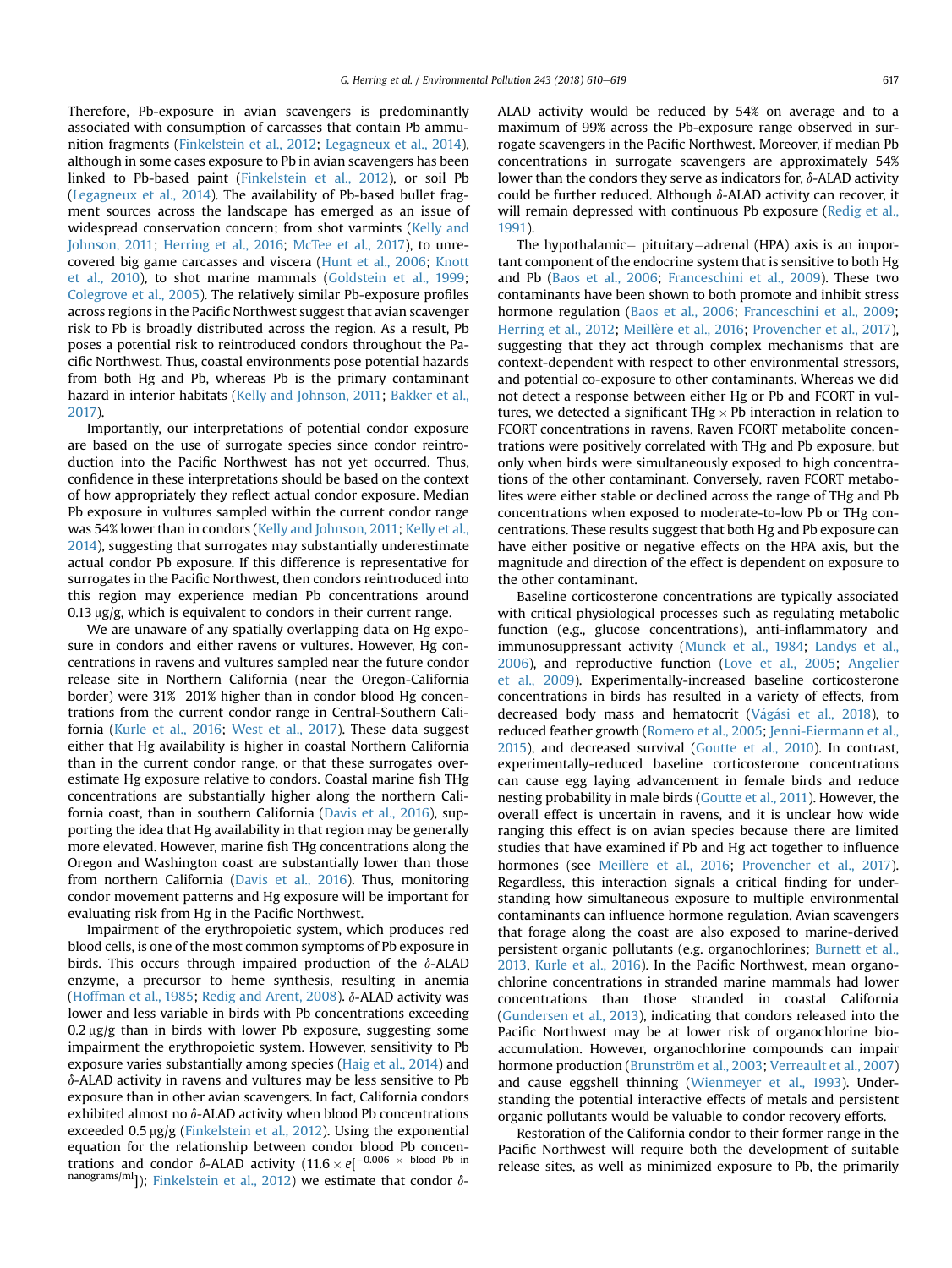<span id="page-8-0"></span>population constraint in current release sites ([Kelly et al., 2014](#page-9-0); Bakker et al., 2017). Additionally, the propensity of the current condor population in California to utilize marine-derived food items combined with elevated concentrations of contaminants in surrogate Pacific Northwest coastal scavengers suggests that future releases in the Pacific Northwest could result in elevated exposure to Hg (and perhaps other persistent organic pollutants) that are known to affect avian health (Burnett et al., 2013; Ackerman et al., 2016; [Kurle et al., 2016\)](#page-9-0). Thus, a robust monitoring program that is carefully designed to assess contaminant exposure and health biomarkers in both condors and surrogate scavengers will be a valuable tool for understanding the spatial and temporal drivers of environmental contaminant-based threats to successful reintroduction and management. The findings of this study provide a valuable foundation for guiding development of such a program, as well as information supporting management decisions surrounding release site selection and potential contaminant exposure in condors in the Pacific Northwest.

#### Acknowledgements

This research was funded by the Western Golden Eagle Team, U.S. Fish and Wildlife Service, U.S. Geological Survey (Ecosystems Mission Area and Contaminant Biology Program), Oregon Zoo Foundation, and Coastal Raptors. We appreciate the support from C. Schexnider, T. Hamer and S. Ford, and thank B. Aldrich, M. Bell, L. Broduer, N. Denis, S. Dinsdale, D. and D. Edgar, C. Emery, J. Fisher, D. Freilino, H. Hayden, M. Hendrick, B. Johnson, G. Johnson, D. Larson, M. K. Kenney, J. Metzler, G. Marquardt, S. Miller, P. McCauley, N. Myatt, D. Ness, S. Norton, D. Overton, M. Owens, T. Phillis, J. Pierce, T. Saucey, M. St. Louis, A. Parks, Z. Purdue, B. Ratliff, T. Rowley, A. Schick, A. Ungerer, R. Van Buskirk, D. Veltkamp, J. Veltkamp, M. Wagner, T. Wahl, and L. Warwick for field or laboratory work. C. Schexnider, J. Buck, J. D'Elia, and three anonymous reviewers provided valuable reviews of earlier drafts of this manuscript. Any use of trade, product, or firm names is for descriptive purposes only and does not imply endorsement by the U.S. Government.

#### Appendix A. Supplementary data

Supplementary data related to this article can be found at [https://doi.org/10.1016/j.envpol.2018.09.005.](https://doi.org/10.1016/j.envpol.2018.09.005)

## References

- [Ackerman, J.T., Eagles-Smith, C.A., Herzog, M.P., Hartman, C.A., Peterson, S.H.,](http://refhub.elsevier.com/S0269-7491(18)32978-6/sref1) [Evers, D.C., Jackson, A.K., Elliott, J.E., Vander Pol, S.S., Bryan, C.E., 2016. Avian](http://refhub.elsevier.com/S0269-7491(18)32978-6/sref1) [mercury exposure and toxicological risk across western North America: a](http://refhub.elsevier.com/S0269-7491(18)32978-6/sref1)<br>[synthesis. Sci. Total Environ. 568, 749](http://refhub.elsevier.com/S0269-7491(18)32978-6/sref1)–[769](http://refhub.elsevier.com/S0269-7491(18)32978-6/sref1).
- [Andersen, K.A., 1996. Micro-digestion and ICP-AES analysis for the determination of](http://refhub.elsevier.com/S0269-7491(18)32978-6/sref2) [macro and micro elements in plant tissues. At. Spectrosc. 17, 30](http://refhub.elsevier.com/S0269-7491(18)32978-6/sref2)–[33.](http://refhub.elsevier.com/S0269-7491(18)32978-6/sref2)
- [Angelier, F., Clement-Chastel, C., Welcker, J., Gabrielsen, G.W., Chastel, O., 2009. How](http://refhub.elsevier.com/S0269-7491(18)32978-6/sref3) [does corticosterone affect parental behavior and reproductive success? A study](http://refhub.elsevier.com/S0269-7491(18)32978-6/sref3) [of prolactin in black-legged kittiwakes. Funct. Ecol. 23, 784](http://refhub.elsevier.com/S0269-7491(18)32978-6/sref3)-[793.](http://refhub.elsevier.com/S0269-7491(18)32978-6/sref3)
- [Bakker, V.J., Smith, D.R., Copelan, H., Brandt, J., Wolstenholme, R., Burnett, J.,](http://refhub.elsevier.com/S0269-7491(18)32978-6/sref4) [Kirkland, S., Finkelstein, M.E., 2017. Effects of lead exposure,](http://refhub.elsevier.com/S0269-7491(18)32978-6/sref4) flock behavior, and [management actions on the survival of California condors \(](http://refhub.elsevier.com/S0269-7491(18)32978-6/sref4)Gymnogyps cal-ifornianus[\). EcoHealth 14, 92](http://refhub.elsevier.com/S0269-7491(18)32978-6/sref4)-[105](http://refhub.elsevier.com/S0269-7491(18)32978-6/sref4).
- [Baos, R., Blas, J., Bortolotti, G.R., Marchant, T.A., Hiraldo, F., 2006. Adrenocortical](http://refhub.elsevier.com/S0269-7491(18)32978-6/sref5) [response to stress and thyroid hormone status in free-living nestling white](http://refhub.elsevier.com/S0269-7491(18)32978-6/sref5) storks (Ciconia ciconia[\) exposed to heavy metal and arsenic contamination.](http://refhub.elsevier.com/S0269-7491(18)32978-6/sref5) [Environ. Health Perspect. 114, 1497](http://refhub.elsevier.com/S0269-7491(18)32978-6/sref5)-[1501.](http://refhub.elsevier.com/S0269-7491(18)32978-6/sref5)
- [Bedrosian, B., Craighead, D., Crandall, R., 2012. Lead exposure in Bald Eagles from](http://refhub.elsevier.com/S0269-7491(18)32978-6/sref3a) [big game hunting, the continental implications and successful mitigation ef](http://refhub.elsevier.com/S0269-7491(18)32978-6/sref3a)[forts. PLoS One 7, e51978.](http://refhub.elsevier.com/S0269-7491(18)32978-6/sref3a)
- [Berlin, A., Schaller, K.H., 1974. European standardized method for the determination](http://refhub.elsevier.com/S0269-7491(18)32978-6/sref6) [of delta-aminolevulinic acid dehydratase activity in blood. J. Clin. Chem. Bio](http://refhub.elsevier.com/S0269-7491(18)32978-6/sref6)[chem. 8, 389](http://refhub.elsevier.com/S0269-7491(18)32978-6/sref6)-[390](http://refhub.elsevier.com/S0269-7491(18)32978-6/sref6).
- Boarman, W.I., Heinrich, B., 1999. Common raven (Corvus corax), the birds of North America. In: Rodewald, P.G. (Ed.), Ithaca: Cornell Lab of Ornithology. [https://](https://doi.org/10.2173/bna.476) [doi.org/10.2173/bna.476.](https://doi.org/10.2173/bna.476) Available online: [https://birdsna.org/Species-Account/](https://birdsna.org/Species-Account/bna/species/comrav)

[bna/species/comrav.](https://birdsna.org/Species-Account/bna/species/comrav)

- Brunström, B., Axelsson, J., Halldin, K., 2003. Effects of endocrine modulators on sex [differentiation in birds. Ecotoxicology 12, 287](http://refhub.elsevier.com/S0269-7491(18)32978-6/sref8)-[295](http://refhub.elsevier.com/S0269-7491(18)32978-6/sref8).
- [Burnett, L.J., Sorenson, K.L., Brandt, J., Sandhaus, E.A., Ciani, D., Clark, M., David, C.,](http://refhub.elsevier.com/S0269-7491(18)32978-6/sref9) [Theule, J., Kasielke, S., Risebrough, R.W., 2013. Eggshell thinning and depressed](http://refhub.elsevier.com/S0269-7491(18)32978-6/sref9) [hatching success of California condors reintroduced to central California.](http://refhub.elsevier.com/S0269-7491(18)32978-6/sref9) [Condor 115, 477](http://refhub.elsevier.com/S0269-7491(18)32978-6/sref9)-[491.](http://refhub.elsevier.com/S0269-7491(18)32978-6/sref9)
- [Cardwell, R.D., Deforest, D.K., Brix, K.V., Adams, W.J., 2013. Do Cd, Cu, Ni, Pb, and Zn](http://refhub.elsevier.com/S0269-7491(18)32978-6/sref10) [biomagnify in aquatic ecosystems? Rev. Environ. Contam. Toxicol. 226, 101](http://refhub.elsevier.com/S0269-7491(18)32978-6/sref10)–[122](http://refhub.elsevier.com/S0269-7491(18)32978-6/sref10).
- [Castellini, J.M., Rea, L.D., Lieske, C.L., Beckman, K.B., Fadely, B.S., Maniscalco, J.M.,](http://refhub.elsevier.com/S0269-7491(18)32978-6/sref11) [O'Hara, T.M., 2012. Mercury convcentrations in hair from neonatal and juvenile](http://refhub.elsevier.com/S0269-7491(18)32978-6/sref11) Stellar sea lions (Eumetopias jubatus[\): implications based on age and region in](http://refhub.elsevier.com/S0269-7491(18)32978-6/sref11) this northern Pacifi[c marine sentinel piscivore. EcoHealth 9, 267](http://refhub.elsevier.com/S0269-7491(18)32978-6/sref11)-[277.](http://refhub.elsevier.com/S0269-7491(18)32978-6/sref11)
- [Church, M.E., Gwiazda, R., Riseborough, R.W., Chamberlain, C.P., Farry, S.,](http://refhub.elsevier.com/S0269-7491(18)32978-6/sref12) [Heinrich, W., Rideout, B.A., Smith, D.R., 2006. Ammunition is the principal](http://refhub.elsevier.com/S0269-7491(18)32978-6/sref12) [source of lead accumulated by California Condors reintroduced to the wild.](http://refhub.elsevier.com/S0269-7491(18)32978-6/sref12) Environ. Sci. Technol.  $40.6143 - 6150$ .
- [Colegrove, K.M., Greig, D.J., Gulland, F.M.D., 2005. Causes of live strandings of](http://refhub.elsevier.com/S0269-7491(18)32978-6/sref13) [northern elephant seals \(](http://refhub.elsevier.com/S0269-7491(18)32978-6/sref13)Mirounga angustirostris) and Pacific harbor seals (Phoca vitulina[\) along the central California coast, 1992-2001. Aquat. Mamm. 31,](http://refhub.elsevier.com/S0269-7491(18)32978-6/sref13)  $1 - 10$  $1 - 10$  $1 - 10$
- Condor MOU, 2018. Memorandum of Understanding Among the U.S. Fish and Wildlife Service, National Park Service, Bureau of Land Management, US Forest Service, Yurok Tribe, California Department of Fish and Wildlife, California Department of Parks and Recreation, Oregon Department of Fish and Wildlife, Oregon Zoo, Sequoia Park Zoo, Ventana Wildlife Society, Oakland Zoo, Pacific Gas and Electric Company, Pacific Power Company, Green Diamond Resource Company, Hells Canyon Preservation Council on California Condor Conservation. Available online: [https://parkplanning.nps.gov/document.cfm?](https://parkplanning.nps.gov/document.cfm?parkID=336&projectID=66364&documentID=88289) [parkID](https://parkplanning.nps.gov/document.cfm?parkID=336&projectID=66364&documentID=88289)=[336](https://parkplanning.nps.gov/document.cfm?parkID=336&projectID=66364&documentID=88289)&[projectID](https://parkplanning.nps.gov/document.cfm?parkID=336&projectID=66364&documentID=88289)=[66364](https://parkplanning.nps.gov/document.cfm?parkID=336&projectID=66364&documentID=88289)&[documentID](https://parkplanning.nps.gov/document.cfm?parkID=336&projectID=66364&documentID=88289)=[88289](https://parkplanning.nps.gov/document.cfm?parkID=336&projectID=66364&documentID=88289).
- Cortés-Avizanda, A., Blanco, G., DeVault, T.L., Markandya, A., Virani, M.Z., Brandt, J., [Don](http://refhub.elsevier.com/S0269-7491(18)32978-6/sref15) a[zar, J.A., 2016. Supplementary feeding and endangered avian scavengers:](http://refhub.elsevier.com/S0269-7491(18)32978-6/sref15) benefi[ts, caveats, and controversies. Front. Ecol. Environ. 14, 191](http://refhub.elsevier.com/S0269-7491(18)32978-6/sref15)-[199](http://refhub.elsevier.com/S0269-7491(18)32978-6/sref15).
- [Craighead, D., Bedrosian, B., 2008. Blood lead levels of Common Ravens with access](http://refhub.elsevier.com/S0269-7491(18)32978-6/sref16) [to big-game offal. J. Wildl. Manag. 72, 240](http://refhub.elsevier.com/S0269-7491(18)32978-6/sref16)-[245.](http://refhub.elsevier.com/S0269-7491(18)32978-6/sref16)
- Davis, J.A., Ross, J.R., Bezalel, S., Sim, L., Bonnema, A., Ichikawa, G., Heim, W.A. [Schiff, K., Eagles-Smith, C.A., Ackerman, J.T., 2016. Hg concentrations in](http://refhub.elsevier.com/S0269-7491(18)32978-6/sref2a) fish [from coastal waters of California and western North America. Sci. Total. Environ.](http://refhub.elsevier.com/S0269-7491(18)32978-6/sref2a) [568, 1146](http://refhub.elsevier.com/S0269-7491(18)32978-6/sref2a)-[1156](http://refhub.elsevier.com/S0269-7491(18)32978-6/sref2a).
- [D'Elia, J., Haig, S.M., 2013. California Condors in the Paci](http://refhub.elsevier.com/S0269-7491(18)32978-6/sref17)fic Northwest. Oregon State [University Press, Corvallis OR](http://refhub.elsevier.com/S0269-7491(18)32978-6/sref17).
- [D'Elia, J., Haig, S.M., Johnson, M., Marcot, M.G., Young, R., 2015. Activity-speci](http://refhub.elsevier.com/S0269-7491(18)32978-6/sref1a)fic [ecological niche models for planning reintroductions of California Condors](http://refhub.elsevier.com/S0269-7491(18)32978-6/sref1a) ([Gymnogyps californianus](http://refhub.elsevier.com/S0269-7491(18)32978-6/sref1a)). Biol. Cons. 184, 90-[99.](http://refhub.elsevier.com/S0269-7491(18)32978-6/sref1a)
- [DeVault, T.L., Beasley, J.C., Olson, Z.H., Mole](http://refhub.elsevier.com/S0269-7491(18)32978-6/sref18)ó[n, M., Carrete, M., Margalida, A.,](http://refhub.elsevier.com/S0269-7491(18)32978-6/sref18) [S](http://refhub.elsevier.com/S0269-7491(18)32978-6/sref18)a[nchez-Zapata, J.A., 2016. Ecosystem services provided by avian scavengers. In:](http://refhub.elsevier.com/S0269-7491(18)32978-6/sref18) Şekercioğ[lu, C.H., Wenny, D.G., Whelan, C.J. \(Eds.\), Why Do Birds Matter? Avian](http://refhub.elsevier.com/S0269-7491(18)32978-6/sref18) [Ecological Function and Ecosystem Services. University of Chicago Press, Chi](http://refhub.elsevier.com/S0269-7491(18)32978-6/sref18)[cago, IL](http://refhub.elsevier.com/S0269-7491(18)32978-6/sref18).
- [Eagles-Smith, C.A., Silbergeld, E.K., Basu, N., Bustamante, P., Diaz-Barriga, F.,](http://refhub.elsevier.com/S0269-7491(18)32978-6/sref19) [Hopkins, W.A., Nyland, J.F., 2018. Modulators of mercury risk to wildlife and](http://refhub.elsevier.com/S0269-7491(18)32978-6/sref19) [humans in the context of rapid global change. Ambio 47, 170](http://refhub.elsevier.com/S0269-7491(18)32978-6/sref19)-[197.](http://refhub.elsevier.com/S0269-7491(18)32978-6/sref19)
- [Eagles-Smith, C.A., Wiener, J.G., Eckley, C.S., Willacker Jr., J.J., Evers, D.C., Marvin-](http://refhub.elsevier.com/S0269-7491(18)32978-6/sref20)[DiPasquale, M.C., Obrist, D., Fleck, J.A., Aiken, G.R., Lepak, J.M., Jackson, A.K.,](http://refhub.elsevier.com/S0269-7491(18)32978-6/sref20) [Stewart, A.R., Webster, J., Davis, J.A., Alpers, C.N., Ackerman, J.T., 2016. Mercury](http://refhub.elsevier.com/S0269-7491(18)32978-6/sref20) [in western North America- A synthesis of environmental contamination,](http://refhub.elsevier.com/S0269-7491(18)32978-6/sref20) fluxes, bioaccumulation and risk to fi[sh and wildlife. Sci. Total Environ. 568,](http://refhub.elsevier.com/S0269-7491(18)32978-6/sref20) [1213](http://refhub.elsevier.com/S0269-7491(18)32978-6/sref20)-[1226.](http://refhub.elsevier.com/S0269-7491(18)32978-6/sref20)
- [Elliott, J.E., Rattner, B.A., Shore, R.F., Van Den Brink, N.W., 2016. Paying the pipers:](http://refhub.elsevier.com/S0269-7491(18)32978-6/sref21) [mitigating the impact of anticoagulant rodenticides on predators and scaven](http://refhub.elsevier.com/S0269-7491(18)32978-6/sref21)[gers. Bioscience 66, 401](http://refhub.elsevier.com/S0269-7491(18)32978-6/sref21)-[407.](http://refhub.elsevier.com/S0269-7491(18)32978-6/sref21)
- [Epsín, S., Martínez-L](http://refhub.elsevier.com/S0269-7491(18)32978-6/sref22)ó[pez, E., Jim](http://refhub.elsevier.com/S0269-7491(18)32978-6/sref22)é[nez, P., María-Mojica, P., Garcia-Fern](http://refhub.elsevier.com/S0269-7491(18)32978-6/sref22)á[ndez, A.J.,](http://refhub.elsevier.com/S0269-7491(18)32978-6/sref22) [2015. Delta-aminolevulinic acid dehydratase \(](http://refhub.elsevier.com/S0269-7491(18)32978-6/sref22) $\delta$ ALAD) activity in four free-living [bird species exposed to different levels of lead under natural conditions. En](http://refhub.elsevier.com/S0269-7491(18)32978-6/sref22)[viron. Res. 137, 185](http://refhub.elsevier.com/S0269-7491(18)32978-6/sref22)-[198.](http://refhub.elsevier.com/S0269-7491(18)32978-6/sref22)
- [Finkelstein, M.E., Doak, D.F., George, D., Burnett, J., Brandt, J., Church, M.,](http://refhub.elsevier.com/S0269-7491(18)32978-6/sref23) [Grantham, J., Smith, D.R., 2012. Lead poisoning and the deceptive recovery of](http://refhub.elsevier.com/S0269-7491(18)32978-6/sref23) [the critically endangered California condor. Proc. Natl. Acad. Sci. Unit. States Am.](http://refhub.elsevier.com/S0269-7491(18)32978-6/sref23) [109, 11449](http://refhub.elsevier.com/S0269-7491(18)32978-6/sref23)-[11454.](http://refhub.elsevier.com/S0269-7491(18)32978-6/sref23)
- [Finkelstein, M.E., Gwiazda, R.H., Smith, D.R., 2003. Lead poisoning of seabirds:](http://refhub.elsevier.com/S0269-7491(18)32978-6/sref24) [environmental risks from leaded paint at a decommissioned military base.](http://refhub.elsevier.com/S0269-7491(18)32978-6/sref24) [Environ. Sci. Technol. 37, 3256](http://refhub.elsevier.com/S0269-7491(18)32978-6/sref24)-[3260](http://refhub.elsevier.com/S0269-7491(18)32978-6/sref24).
- [Franceschini, M.D., Lane, O.P., Evers, D.C., Reed, J.M., Hoskins, B., Romero, L.M., 2009.](http://refhub.elsevier.com/S0269-7491(18)32978-6/sref26) [The corticosterone stress response and mercury contamination in free-living](http://refhub.elsevier.com/S0269-7491(18)32978-6/sref26) tree swallows, Tachycineta bicolor[. Ecotoxicology 18, 514](http://refhub.elsevier.com/S0269-7491(18)32978-6/sref26)-[521.](http://refhub.elsevier.com/S0269-7491(18)32978-6/sref26)
- [Franson, J.C., Pain, D.J., 2011. Lead in birds. In: Beyer, W.N., Meador, J.P. \(Eds.\),](http://refhub.elsevier.com/S0269-7491(18)32978-6/sref27) [Environmental Contaminants in Biota, Interpreting Tissue Concentrations,](http://refhub.elsevier.com/S0269-7491(18)32978-6/sref27) [second ed. Taylor](http://refhub.elsevier.com/S0269-7491(18)32978-6/sref27) & [Francis Group, Boca Raton, FL USA](http://refhub.elsevier.com/S0269-7491(18)32978-6/sref27).
- [Golden, N.H., Warner, S.E., Coffey, M.J., 2016. A review of spent lead ammunition](http://refhub.elsevier.com/S0269-7491(18)32978-6/sref28) [and its exposure and effects to scavenging birds in the United States. Rev. En](http://refhub.elsevier.com/S0269-7491(18)32978-6/sref28)[viron. Contam. Toxicol. 237, 123](http://refhub.elsevier.com/S0269-7491(18)32978-6/sref28)-[191.](http://refhub.elsevier.com/S0269-7491(18)32978-6/sref28)
- [Goldstein, T., Johnson, S.P., Phillips, A.V., Hanni, K.D., Fauquier, D.A., Gulland, F.M.D.,](http://refhub.elsevier.com/S0269-7491(18)32978-6/sref29) [1999. Human-related injuries observed in live stranded pinnipeds along the](http://refhub.elsevier.com/S0269-7491(18)32978-6/sref29) central California coast 1986-1998. Aquat. Mamm. 25,  $43-51$ .
- [Goutte, A., Angelier, F., Welcker, J., Moe, B., Clement-Chastel, C., Wing Gabrielsen, G.,](http://refhub.elsevier.com/S0269-7491(18)32978-6/sref30)